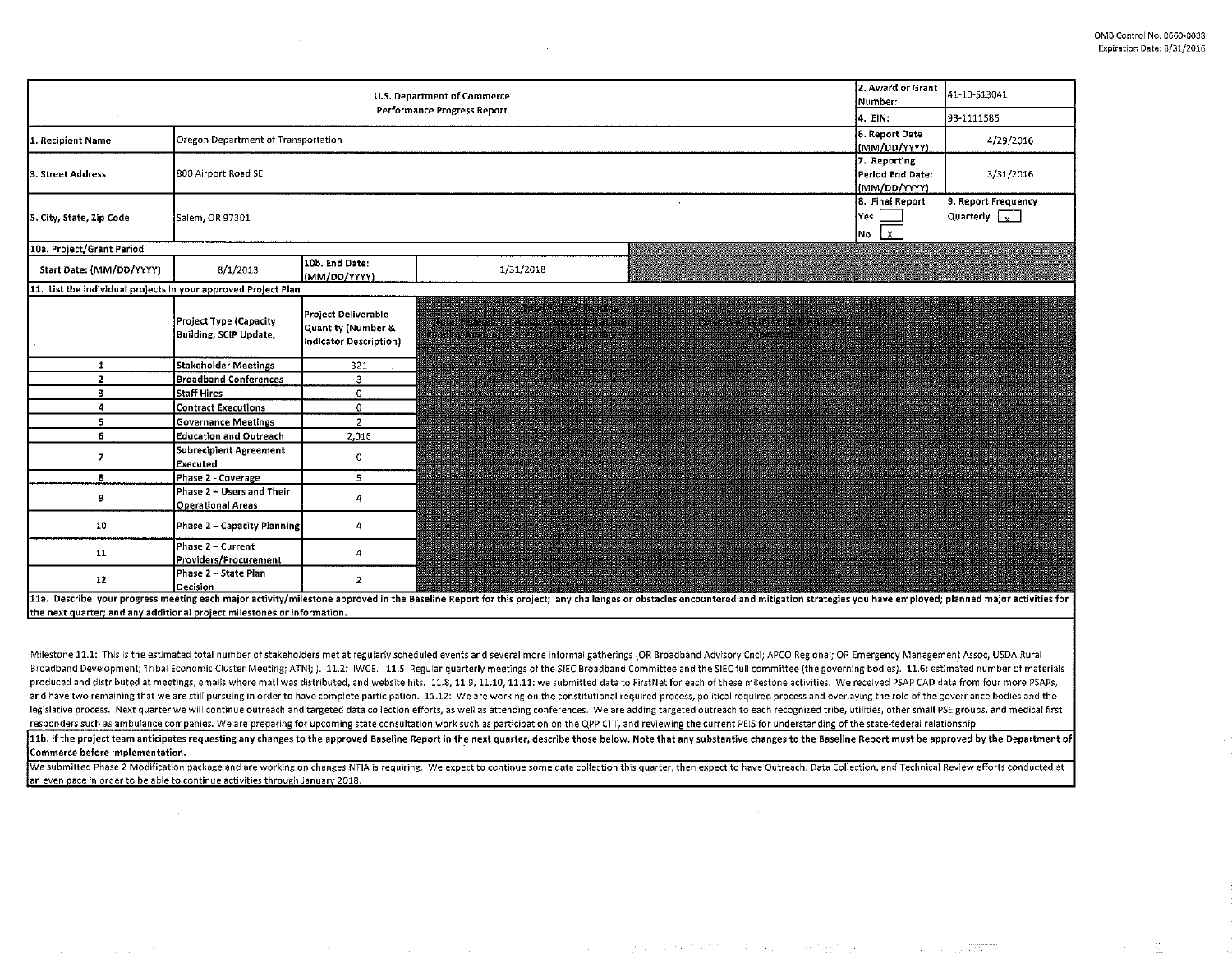11c. Provide any other information that would be useful to NTIA as it assesses this project's progress.

We are expending minimal resources and scaling back activities until our Phase 2 amendment is approved and the funds are released, as we are unable to to incur debts we cannot fund.

11d. Describe any success stories or best practices you have identified. Please be as specific as possible.

Nothing new to report this quarter. 12. Personnel

## 12a. If the project is not fully staffed, describe how any lack of staffing may impact the project's time line and when the project will be fully staffed.

The project is now fully staffed. We have not had a project coordinator since the spring of 2015, so that position was removed from the staffing table. We adjusted the Outreach Coordinator and Data Analyst FTE% based on ac 12h. Staffing Table

| Job Title                                                                                                                             | FTE%                                                                                                            | Project (s) Assigned       |                                                              |                      |                               |                   |           |                                                  | Change                                   |
|---------------------------------------------------------------------------------------------------------------------------------------|-----------------------------------------------------------------------------------------------------------------|----------------------------|--------------------------------------------------------------|----------------------|-------------------------------|-------------------|-----------|--------------------------------------------------|------------------------------------------|
| Statewide interoperability<br>Coordinator                                                                                             | 60                                                                                                              | SLIGP coordination (SPOC)  |                                                              |                      |                               |                   |           |                                                  | <b>FTE</b> functioning at 60%            |
| Performance Manager                                                                                                                   | 20                                                                                                              |                            | Consultant coordination<br>FTE functioning at 10%            |                      |                               |                   |           |                                                  |                                          |
| Program Budget Manager                                                                                                                |                                                                                                                 |                            | Grant and finance management<br>FTE functioning at 5%        |                      |                               |                   |           |                                                  |                                          |
| Project Coordinator                                                                                                                   |                                                                                                                 |                            |                                                              |                      |                               |                   |           |                                                  | FTE functioning at 0%                    |
| Outreach Coordinator                                                                                                                  | 95                                                                                                              |                            | Outreach coordination<br><b>FTE</b> functioning at 95%       |                      |                               |                   |           |                                                  |                                          |
| Data Analyst                                                                                                                          | 95                                                                                                              |                            | Outreach support and data analysis<br>FTE functioning at 95% |                      |                               |                   |           |                                                  |                                          |
| 13. Subcontracts (Vendors and/or Subrecipients)                                                                                       |                                                                                                                 |                            |                                                              |                      |                               |                   |           |                                                  |                                          |
| 13a. Subcontracts Table - include all subcontractors. The totals from this table must equal the "Subcontracts Total" in Question 14f. |                                                                                                                 |                            |                                                              |                      |                               |                   |           |                                                  |                                          |
| Name                                                                                                                                  |                                                                                                                 | <b>Subcontract Purpose</b> |                                                              | RFP/RFQ Issued (Y/N) | Contract<br>Executed<br>(Y/N) | <b>Start Date</b> | End Date  | <b>Total Federal</b><br>Funds Allocated          | <b>Total Matching Funds</b><br>Allocated |
| SAIC                                                                                                                                  | Outreach & Education                                                                                            |                            | l vendor                                                     | No                   | Yes                           | 2/27/2014         | 4/30/2016 | S1,188,778 (incl<br>\$248,575 in<br>contingency) | N/A                                      |
| 13b. Describe any challenges encountered with vendors and/or subrecipients.                                                           |                                                                                                                 |                            |                                                              |                      |                               |                   |           |                                                  |                                          |
|                                                                                                                                       | the contract of the contract of the contract of the contract of the contract of the contract of the contract of |                            |                                                              |                      |                               |                   |           |                                                  |                                          |

The contract may be extended to June, and may continue on a monthly or quarterly basis, which will primarily depend upon F!rstNet's changing requirements and needs In the State Consultation process.

بالمستوجب والمحاملة والمستنقذ